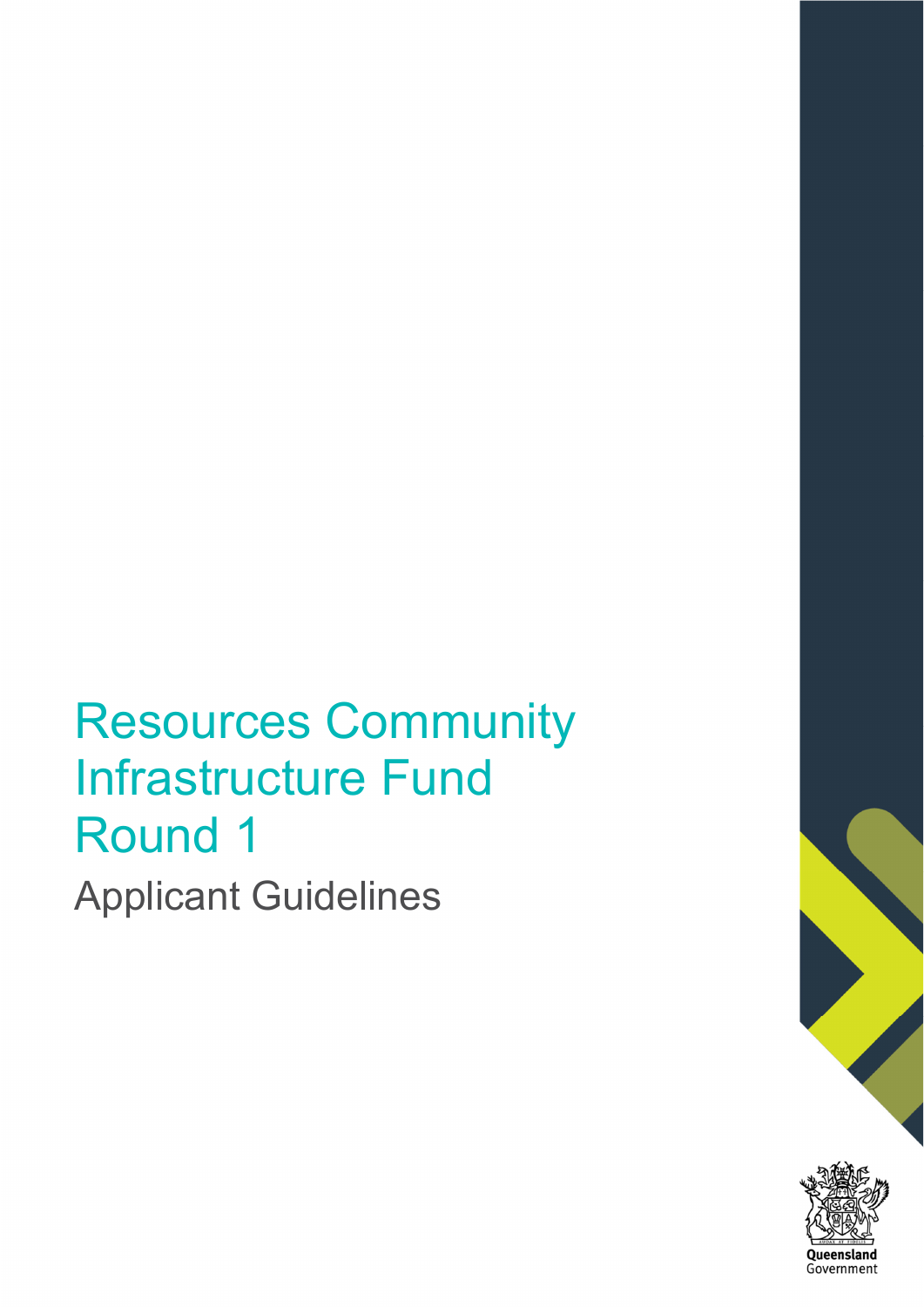The Department of State Development, Infrastructure, Local Government and Planning connects industries, businesses, communities and government (at all levels) to leverage regions' strengths to generate sustainable and enduring economic growth that supports well-planned, inclusive and resilient communities.

#### **Copyright**

This publication is protected by the *Copyright Act 1968*.

#### Creative Commons licence

### കര

This work, except as identified below, is licensed by the Department of State Development, Infrastructure, Local Government and Planning under a Creative Commons Attribution-Non-Commercial-Share Alike (CC BY-NC-SA) 4.0 Australia licence. To view a copy of this licence, visit creativecommons.org.au

You are free to copy, communicate and adapt this publication as long as you attribute it as follows: © State of Queensland, the Department of State Development, Infrastructure, Local Government and Planning, June 2021.

Third party material that is not licensed under a Creative Commons licence is referenced within this document. All content not licensed under a Creative Commons licence is all rights reserved. Please contact the Department of State Development, Infrastructure, Local Government and Planning/the copyright owner if you wish to use this material.

#### Translating and interpreting service



If you have difficulty understanding a document and need an interpreter, we provide access to a translating and interpreting service. You will not be charged for this service. To contact the Translating and Interpreting Service, telephone 131 450 and ask them to telephone the Department of State Development, Infrastructure, Local Government and Planning on +61 7 3328 4811.

#### **Disclaimer**

While every care has been taken in preparing this publication, to the extent permitted by law, the State of Queensland accepts no responsibility and disclaims all liability (including without limitation, liability in negligence) for all expenses, losses (including direct and indirect loss), damages and costs incurred as a result of decisions or actions taken as a result of any data, information, statement or advice, expressed or implied, contained within. To the best of our knowledge, the content was correct at the time of publishing.

Any references to legislation are not an interpretation of the law. They are to be used as a guide only. The information in this publication is general and does not take into account individual circumstances or situations. Where appropriate, independent legal advice should be sought.

Copies of this publication are available on our website at www.statedevelopment.qld.gov.au and further copies are available upon request.

#### Contact us

 +61 7 3328 4811 or 13 QGOV (13 74 68) @ info@dsdmip.qld.gov.au ■ www.statedevelopment.qld.gov.au PO Box 15009, City East, Queensland 4002 1 William Street, Brisbane 4000

Source number D21/105821

**Resources Community Infrastructure Fund Round 1**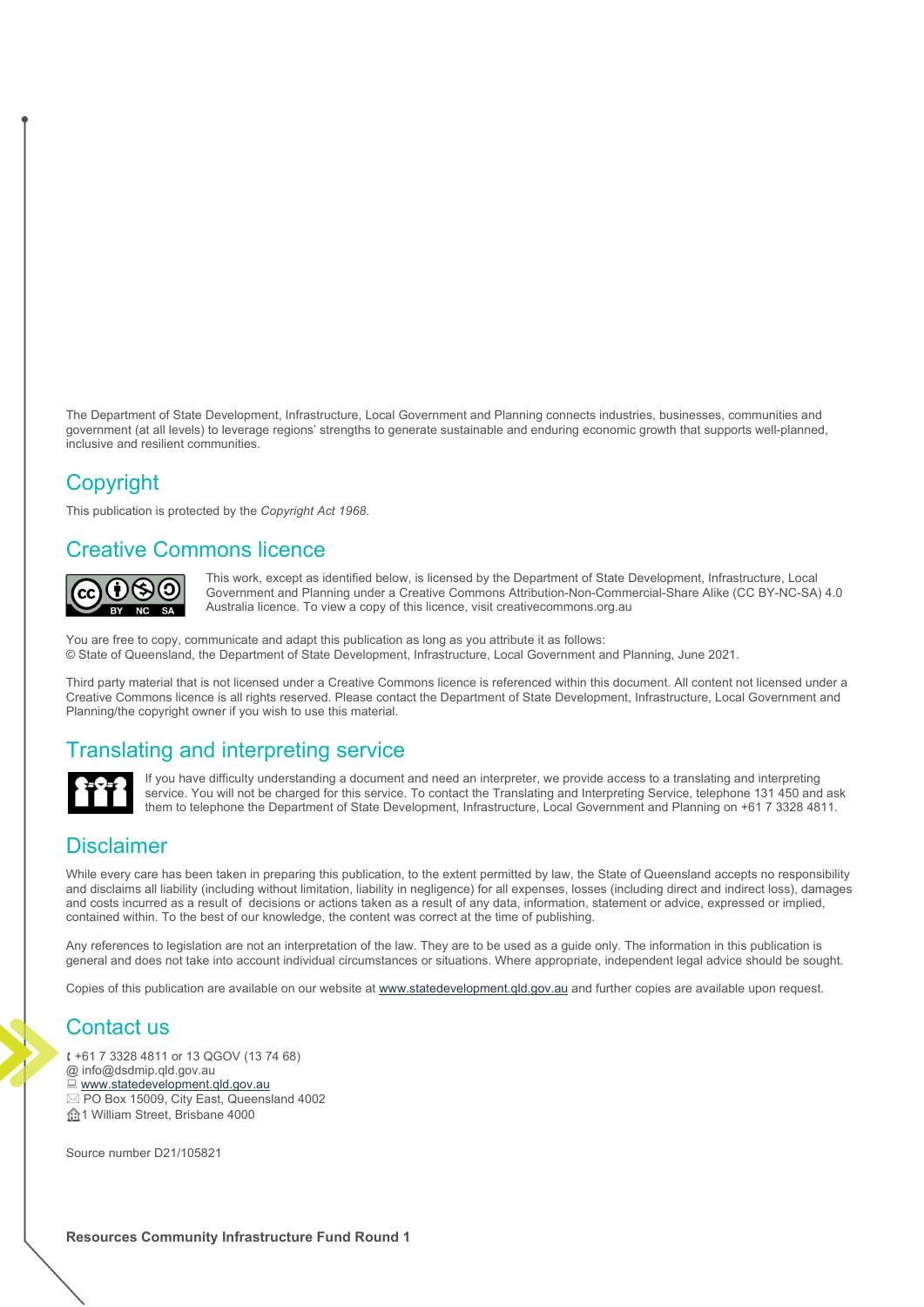# **Contents**

| 1.     |  |  |  |  |
|--------|--|--|--|--|
| 2.     |  |  |  |  |
| 2.1.   |  |  |  |  |
| 2.2.   |  |  |  |  |
| 3.     |  |  |  |  |
| 3.1.   |  |  |  |  |
| 3.1.1. |  |  |  |  |
| 3.1.2. |  |  |  |  |
| 3.2.   |  |  |  |  |
| 3.2.1. |  |  |  |  |
| 3.2.2. |  |  |  |  |
| 3.3.   |  |  |  |  |
| 3.3.1. |  |  |  |  |
| 4.     |  |  |  |  |
| 4.1.   |  |  |  |  |
| 4.2.   |  |  |  |  |
| 4.3.   |  |  |  |  |
| 4.4.   |  |  |  |  |
| 4.4.1. |  |  |  |  |
| 5.     |  |  |  |  |
| 5.1.   |  |  |  |  |
| 5.2.   |  |  |  |  |
| 5.2.1. |  |  |  |  |
| 5.2.2. |  |  |  |  |
| 5.2.3. |  |  |  |  |
| 6.     |  |  |  |  |
| 6.1.   |  |  |  |  |
| 6.2.   |  |  |  |  |
|        |  |  |  |  |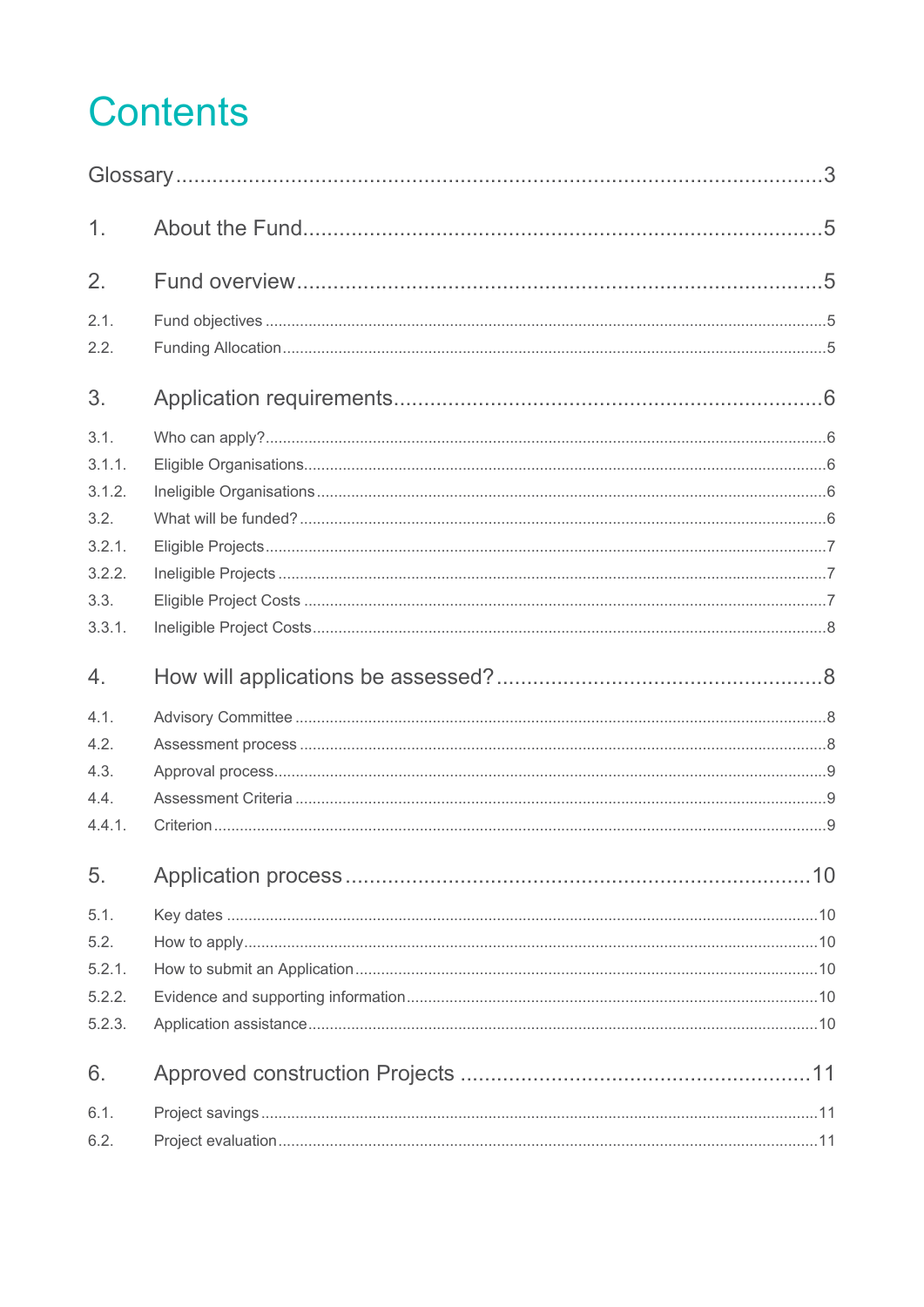| 7 <sub>1</sub> |  |
|----------------|--|
| 7.1.           |  |
| 7.2.           |  |
| 7.3.           |  |
| 7.4.           |  |
| 8.             |  |
| 8.1.           |  |
| 8.2.           |  |
| 8.3.           |  |
| 8.4.           |  |
| 8.5.           |  |
| 8.6.           |  |
| 8.7.           |  |
| 8.8.           |  |
| 9.             |  |
| 9.1.           |  |
| 9.1.1.         |  |
| 9.2.           |  |
| 9.2.1.         |  |
| 9.2.2.         |  |
| 9.3.           |  |
| 9.3.1.         |  |
| 9.3.2.         |  |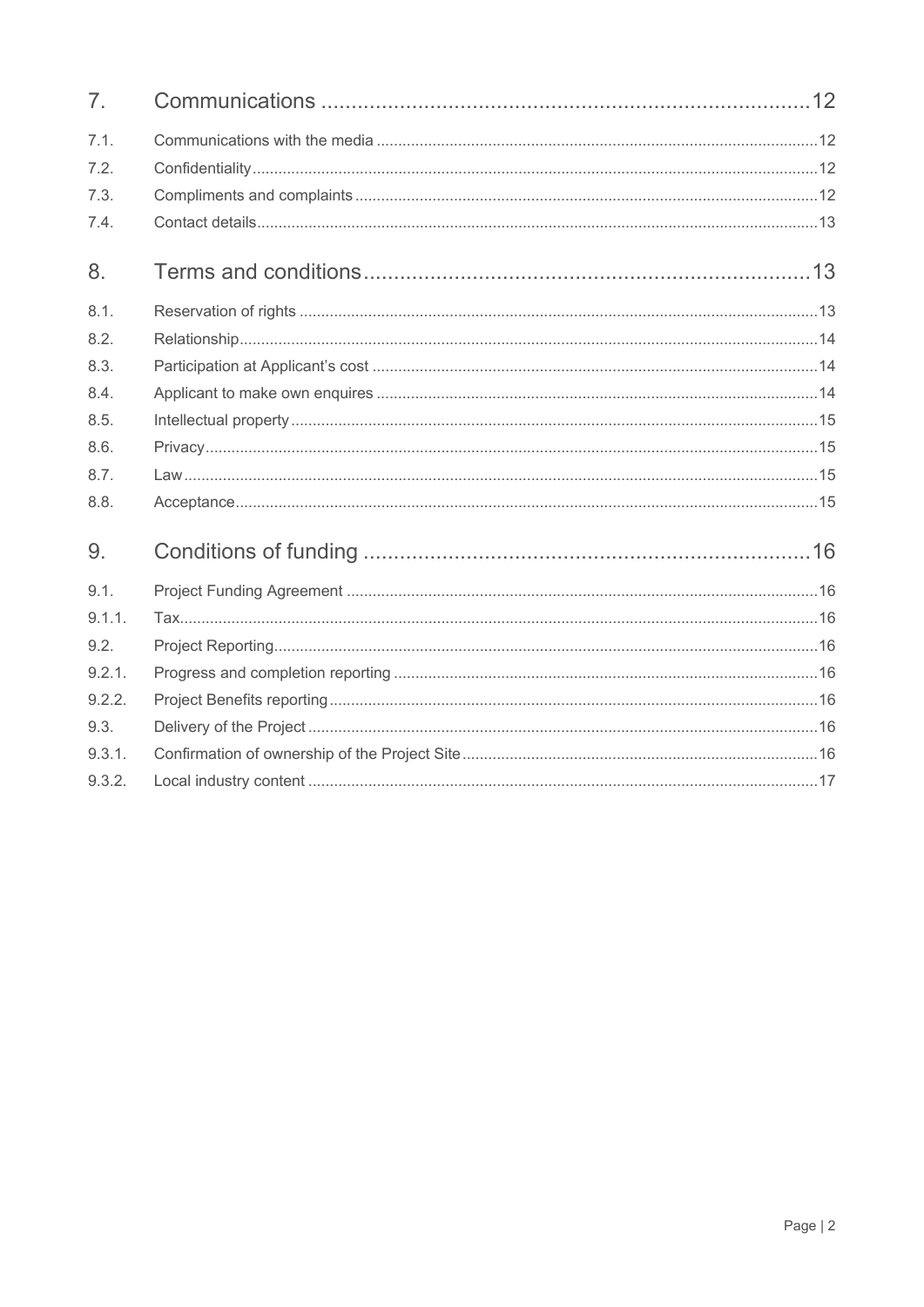# **Glossary**

| <b>Term</b>                                                  | <b>Definition</b>                                                                                                                                                                                                                                                                                                                                              |
|--------------------------------------------------------------|----------------------------------------------------------------------------------------------------------------------------------------------------------------------------------------------------------------------------------------------------------------------------------------------------------------------------------------------------------------|
| Applicant                                                    | An Eligible Organisation submitting an application for funding under Round 1 of<br>the Resources Community Infrastructure Fund.                                                                                                                                                                                                                                |
| <b>Applicant Guidelines</b>                                  | These Resources Community Infrastructure Fund Round 1 Applicant Guidelines,<br>as updated from time to time.                                                                                                                                                                                                                                                   |
| Application                                                  | An application (or relevant part of an application) made to the State for funding<br>from the Fund and includes an Application Form and any other supporting or<br>additional information in whatever form provided by the Applicant in connection<br>with its enquiry or application to the Fund (including but not limited to its detailed<br>project plan). |
| <b>Approved Project</b>                                      | The Project scope of works approved for funding and as defined in a Project<br>Funding Agreement.                                                                                                                                                                                                                                                              |
| Assessment Criteria                                          | The criterion set out in section 4.4.1 of these Applicant Guidelines.                                                                                                                                                                                                                                                                                          |
| <b>Benefits</b>                                              | The measurable improvement resulting from the delivery of the Approved Project                                                                                                                                                                                                                                                                                 |
| Community<br>Infrastructure                                  | Physical economic and social infrastructure which allows a Resource<br>Community to access services to meet that community's needs, maximises its<br>potential or enhances community wellbeing;                                                                                                                                                                |
| Construction<br>Commencement or<br>Commenced<br>Construction | Construction is considered to commence when physical changes are made to<br>the Project Site, or when works commence on another site (e.g.<br>manufacture/fabrication of major project components in a factory) as agreed with<br>the Department.                                                                                                              |
| Construction<br><b>Commencement Date</b>                     | The date by which the Applicant intends to commence construction.                                                                                                                                                                                                                                                                                              |
| DSDILGP / the<br>Department                                  | The Queensland Department of State Development, Infrastructure, Local<br>Government and Planning.                                                                                                                                                                                                                                                              |
| <b>Eligible Organisations</b>                                | An entity that meets the requirements set out in section 3.1.1 of these Applicant<br>Guidelines.                                                                                                                                                                                                                                                               |
| <b>Estimated Total</b><br><b>Project Cost</b>                | The estimated total Project expenditure plus the contingency. A contingency of<br>up to 15% of total Project expenditure may be included in the Estimated Total<br>Project Cost.                                                                                                                                                                               |
| Ineligible Organisation                                      | An entity set out in section 3.1.2 of these Applicant Guidelines.                                                                                                                                                                                                                                                                                              |
| The Fund                                                     | Resources Community Infrastructure Fund                                                                                                                                                                                                                                                                                                                        |
| <b>Project Partner</b>                                       | Applicant's Project Partner/s required to deliver the Project and its outcomes                                                                                                                                                                                                                                                                                 |
| Project                                                      | A Project includes the entire scope of works identified in the Application<br>commencing from the Project Start Date through to Project completion, e.g. for a<br>construction Project this may include relevant identified pre-construction<br>activities (e.g. final design, tendering), all construction related activities and<br>commissioning.           |
| <b>Project Funding</b><br>Agreement                          | The agreement formed between the successful Applicant and the State that<br>details the terms and conditions for payment of grant funding.                                                                                                                                                                                                                     |
| Project Infrastructure                                       | The completed infrastructure that results from the delivery of an Approved<br>Project.                                                                                                                                                                                                                                                                         |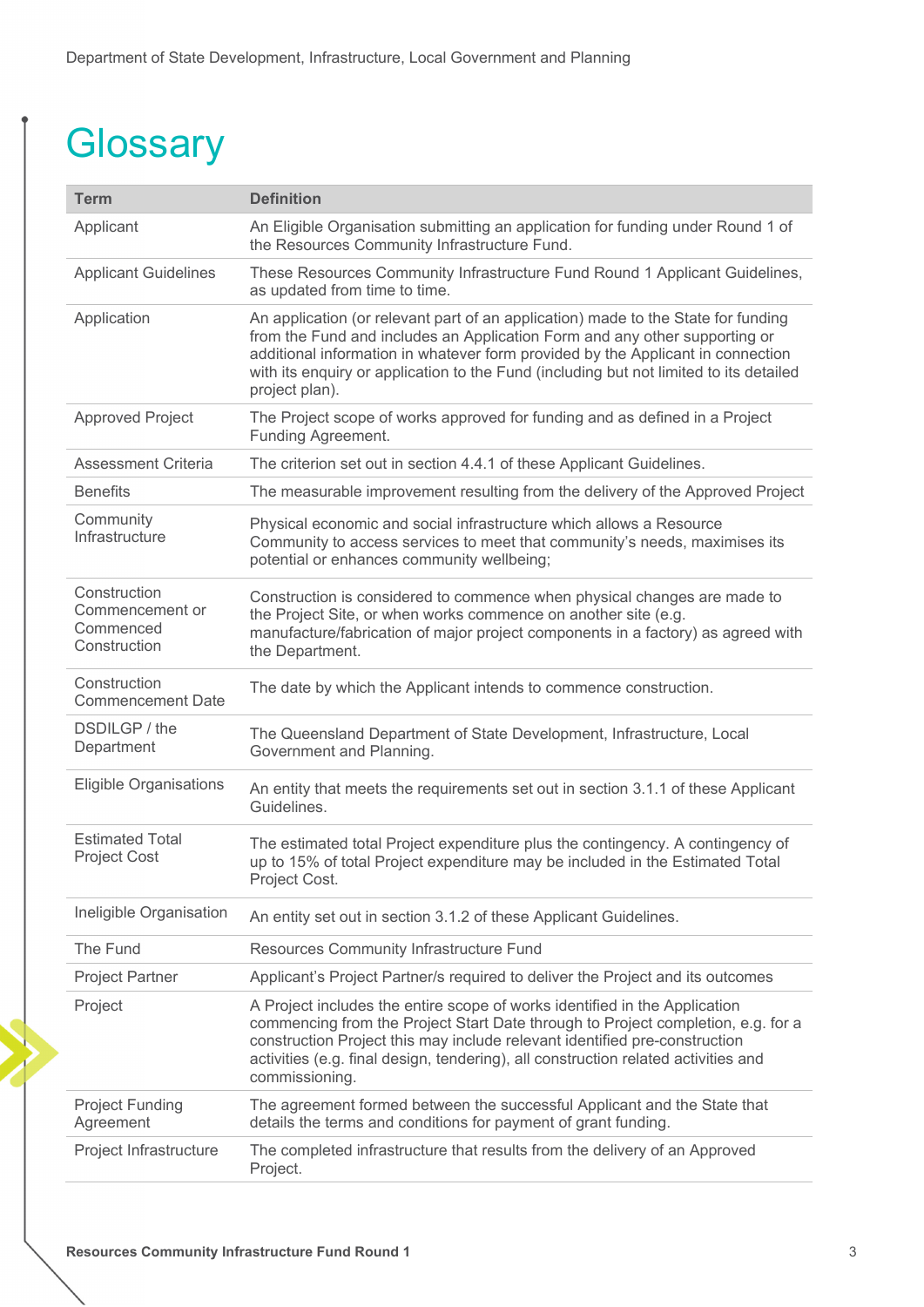Department of State Development, Infrastructure, Local Government and Planning

| <b>Term</b>                   | <b>Definition</b>                                                                                                                                                                                                                                       |
|-------------------------------|---------------------------------------------------------------------------------------------------------------------------------------------------------------------------------------------------------------------------------------------------------|
| <b>Project Site</b>           | The land on which the Project Infrastructure is located.                                                                                                                                                                                                |
| <b>Project Start Date</b>     | The date from which Eligible Project Costs may be reimbursed for an Approved<br>Project. The Project Start Date may not be prior to the expected earliest date for<br>official notification of Round 1 funding approval as set out on the Fund website. |
| QRC                           | Queensland Resources Council Ltd ACN 050 486 952.                                                                                                                                                                                                       |
| Resource<br>Communities       | Communities in Queensland which host significant coal and minerals production,<br>or which have significant coal and mineral operations in close proximity.                                                                                             |
| Coal and mineral<br>resources | Has the same meaning as "minerals" as defined in section 6 of the Mineral<br>Resources Act 1989 excluding "coal seam gas" as defined in section 318AC of<br>the Mineral Resources Act 1989.                                                             |
| <b>State</b>                  | The State of Queensland                                                                                                                                                                                                                                 |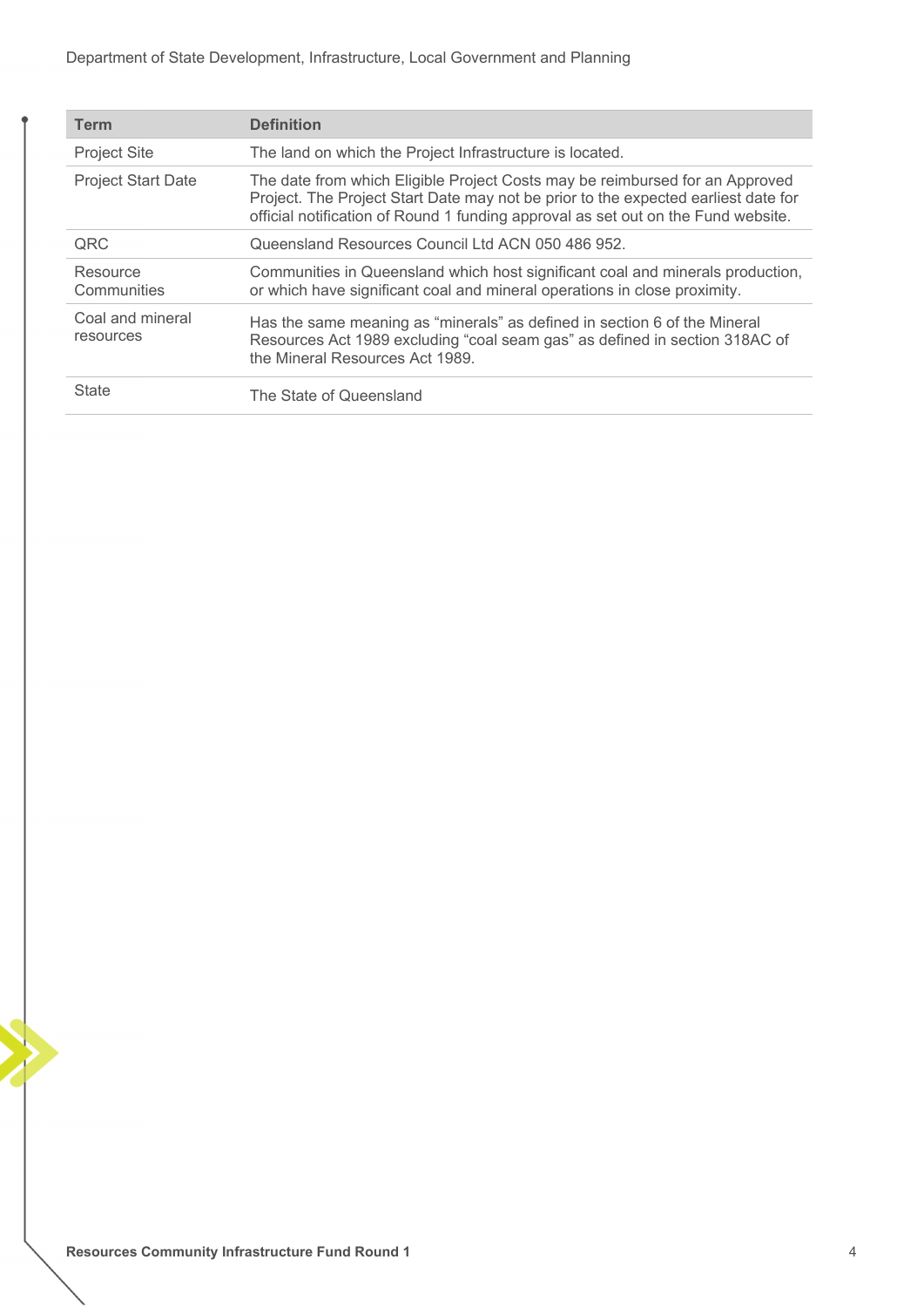## 1. About the Fund

The Resources Community Infrastructure Fund (the Fund) is a partnership between the government and the resources industry that seeks to supplement existing resources industry investment in Community Infrastructure.

The \$100 million Fund represents a voluntary partnership between coal and mineral resource companies through the QRC and the Queensland Government. Coal and mineral resource companies will be contributing \$70 million and the State contributing \$30 million over the life of the Fund.

The Fund is managed by the Department and funding will be distributed through a competitive application and assessment process across two funding rounds. These Applicant Guidelines relate to Round 1.

## 2. Fund overview

## 2.1. Fund objectives

The Fund Objectives are to:

- (1) Increase a Resource Community's access to services to meet that community's needs, maximise its potential or enhances community wellbeing and
- (2) Enhance community safety, reduce social inequality or benefit disadvantaged communities and
- (3) Supplement planned Community Infrastructure investment by the State and resources sector by delivering new projects as soon as possible that provide additional benefits to Queensland's Resource Communities.

### 2.2. Funding Allocation

The Fund will distribute at least \$100 million to approved Community Infrastructure Projects.

Funding of up to \$50 million will be available under Round 1.

Funding will be allocated to Projects through two funding streams:

- » Minor infrastructure Projects seeking funding of at least \$100,000 (excluding GST) to a maximum of \$1 million (excluding GST)
- » Major infrastructure Projects seeking funding of over \$1 million (excluding GST) to a maximum of \$8 million (excluding GST).

Applicants may apply for funding to reimburse 100 percent of their Eligible Project Costs up to the maximum funding threshold of \$8 million (excluding GST). All Ineligible Project Costs must be met by the Applicant or a thirdparty contributor to the Project. Applications with Project costs that exceed the funding sought from the Fund must provide the State with evidence confirming it has sufficient funding (or has secured funding from a third party) to meet the Estimated Total Project Cost.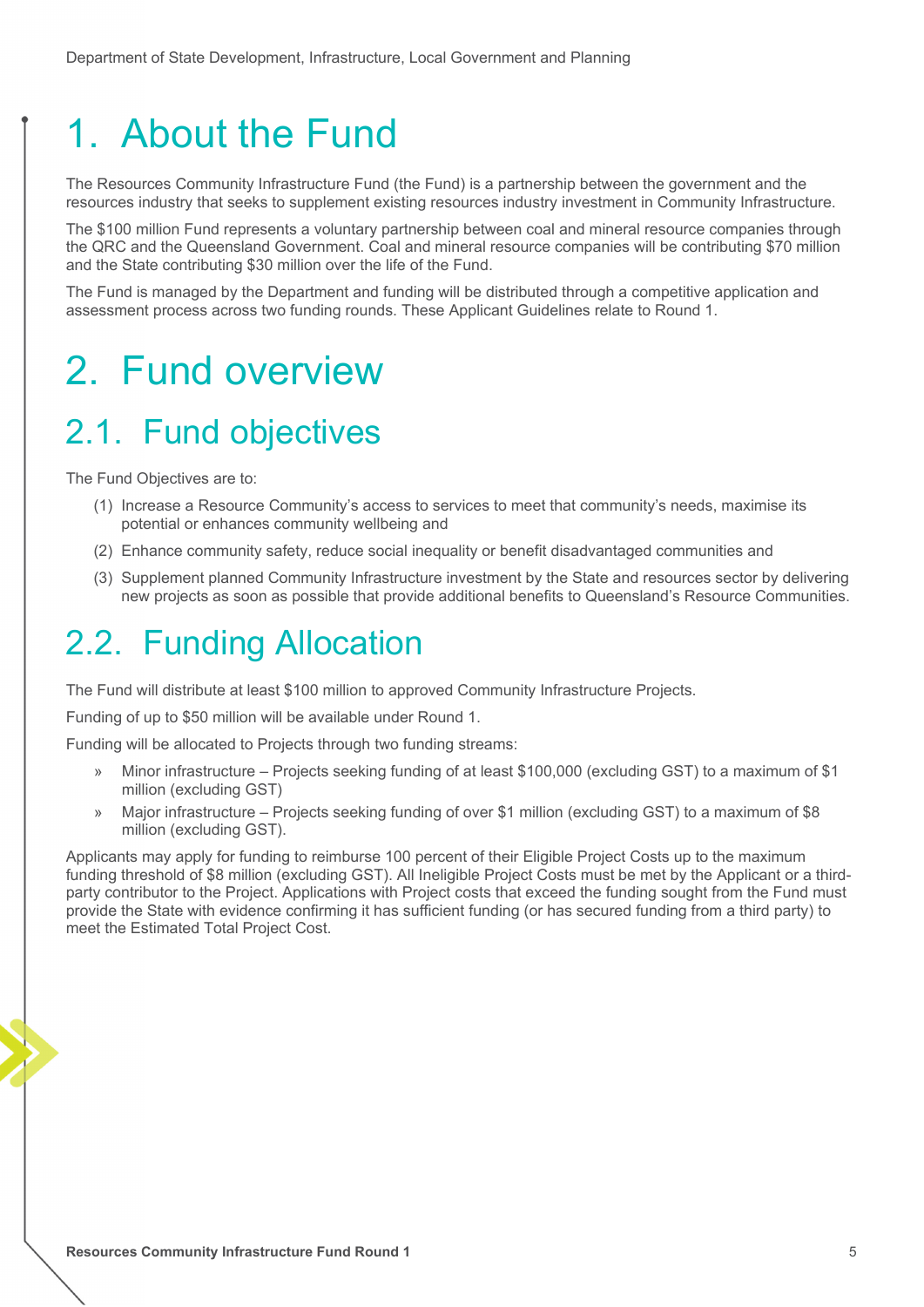## 3. Application requirements

## 3.1. Who can apply?

#### 3.1.1. Eligible Organisations

To be eligible to apply for funding from the Fund an organisation must be:

- » a non-government not-for-profit organisation that is a legal entity and:
	- is incorporated
	- has an active Australian Business Number (ABN)
	- $-$  is registered for the Goods and Services Tax (GST)
	- has not-for-profit objectives
	- has a bank account in the name of the legal entity
	- has been operating in Queensland for at least 12 months prior to the application closing date
	- for Major Infrastructure Projects, is registered with the Australian Charities and Not-for-profits Commission (ACNC)

OR

- » a local government body constituted under the Local Government Act 2009 or
- » Weipa Town Authority

AND

- » will own and operate the Project Infrastructure that is the subject of the Eligible Project or
- » have a Project Partner that will own and/or operate the Project Infrastructure that is the subject of the Eligible Project.

Eligible Organisations may collaborate with local parties such as chambers of commerce, regional economic development organisations, industry groups and local businesses to progress infrastructure projects that will provide eligible Community Infrastructure Projects in Resource Communities. In such circumstances, the Eligible Organisation must submit the Application and will be the Project lead and responsible for delivery of the Project. If multiple Eligible Organisations are involved, one of the Eligible Organisations will be responsible for submitting the Application as the Project lead and managing delivery of the Project.

### 3.1.2. Ineligible Organisations

The following entities are considered Ineligible Organisations under these Applicant Guidelines:

- » State and Federal Government agencies
- » chambers of commerce, regional economic development organisations, remote area boards
- » proprietary limited or public companies limited by shares where the shareholders are individuals, trusts or companies that trade for profit
- » individuals and sole traders
- » organisations trading for profit.

## 3.2. What will be funded?

Applications must be for the construction of Community Infrastructure in a Resource Community, as defined in these Applicant Guidelines.

Eligible Organisations may seek funding for more than one Project. Each Project requires submission of a separate Application.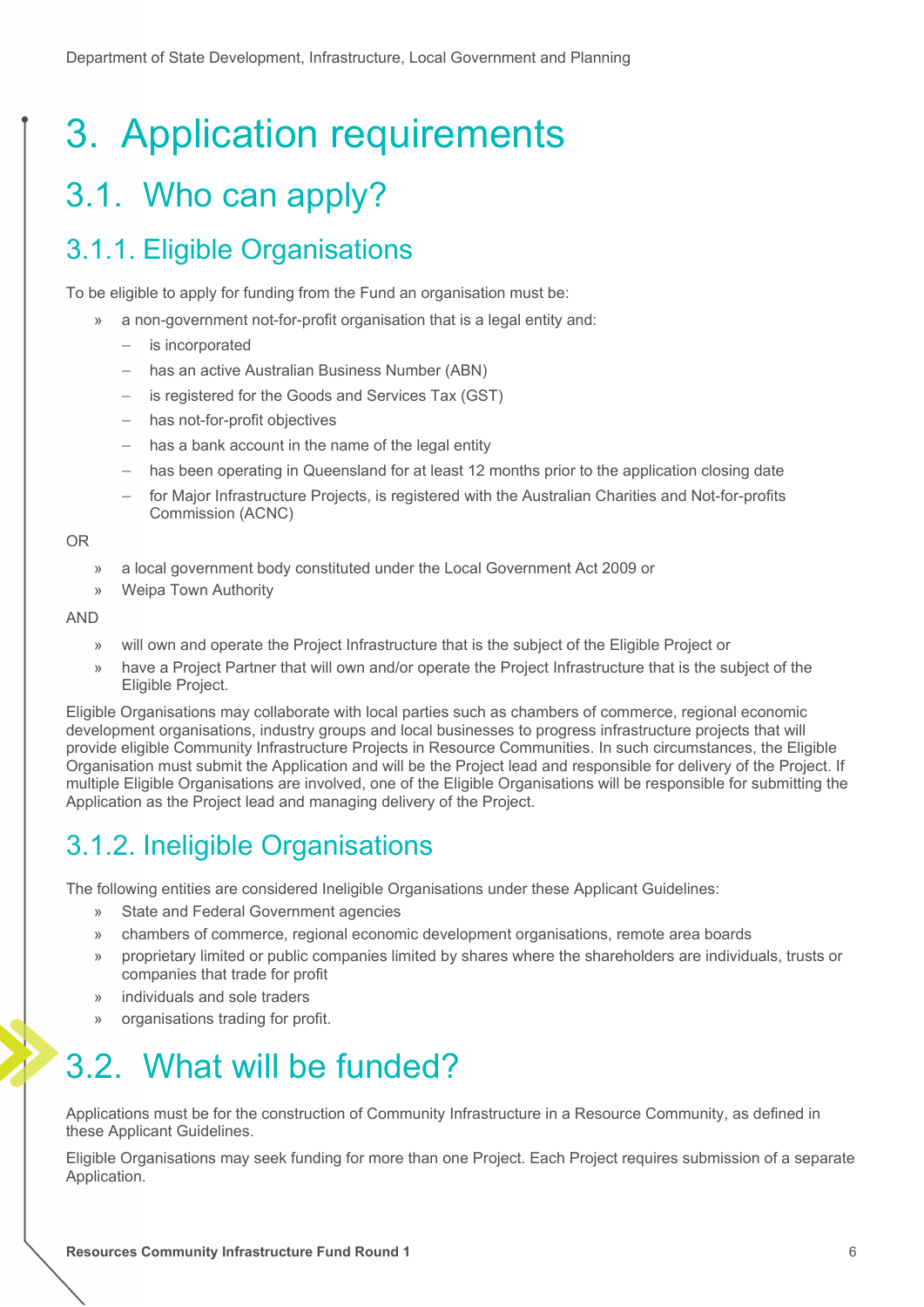It is expected that Approved Projects will Commence Construction within six months of a Project Funding Agreement being executed.

### 3.2.1. Eligible Projects

Eligible Projects must:

- » be for the construction of Community Infrastructure which may include construction of new infrastructure as well as the upgrade, extension or replacement of existing infrastructure
- be located in Queensland
- » be a new Project that is:
	- not already fully funded through an approved Applicant budget or similar approved funding commitment, e.g.an approved local government budget.
	- not already have full project funding approved through another funding program in Queensland, or by the Commonwealth
	- not already Commenced Construction or where Construction Commencement is planned to occur prior to the expected official notification of Round 1 funding approval
- » be seeking funding within the following ranges:
	- $-$  for a Major infrastructure Project over \$1 million up to and including \$8 million
	- for a Minor Infrastructure Project \$100,000 up to and including \$1 million

#### 3.2.2. Ineligible Projects

Projects that are not eligible for funding under the Fund include:

- » Projects (including pre-construction activities) that have already Commenced Construction or been completed at the time of submission of the Application, or where Construction Commencement is planned to occur prior to expected earliest date for official notification of Round 1 funding approval
- » Projects that will only involve the repair, or routine or ongoing maintenance of existing infrastructure
- » state infrastructure projects that would usually be funded through the normal business of Queensland Government agencies
- » Projects or assets that are owned in anyway by resource companies participating in the Fund
- » non-construction projects, including but not limited to feasibility studies, business cases, mapping, and research activities, or projects that include or require feasibility studies, planning studies, conceptual design and business case development.

### 3.3. Eligible Project Costs

Eligible Organisations whose Applications are approved for funding will be responsible for all Ineligible Project Costs and any Eligible Project Costs over and above the approved funding amount. Eligible Organisations approved for funding will also be responsible for meeting any Project cost increases that occur over the course of delivering an Approved Project.

Approved funding may only be applied towards 'Eligible Project Costs'.

Eligible Project Costs include the following:

- » construction costs including:
	- all site works required as part of the construction
	- the costs of construction-related labour, materials, equipment hire
- » detailed design, i.e. production of final 'For Construction' designs or equivalent
- » costs of conducting a tender for the approved works
- » project management costs including remuneration of the Eligible Organisation's technical, professional and/or administrative staff for time directly related to managing the construction of approved works (for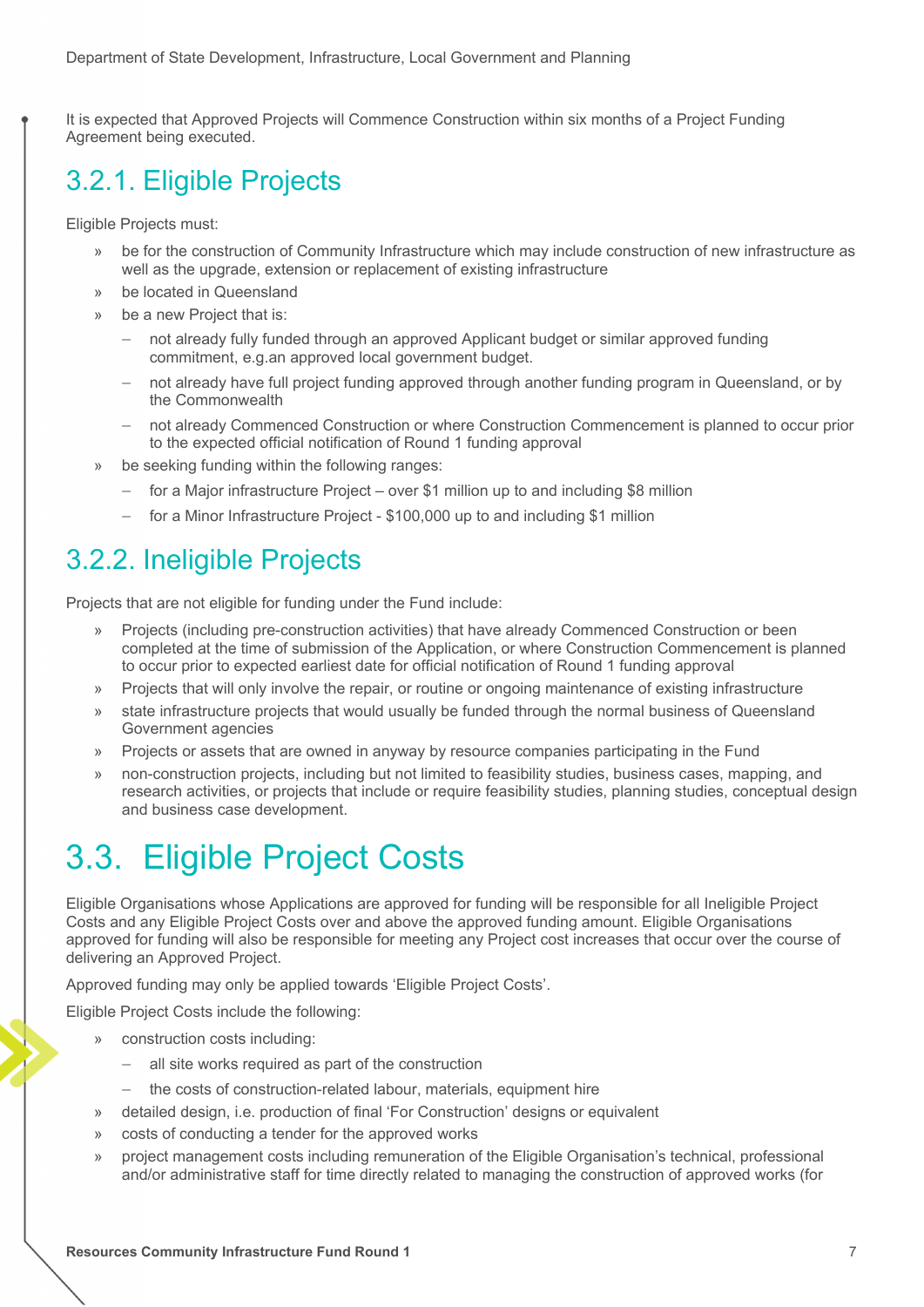example the salary of a project manager for the Approved Project), but excluding executive duties and overhead charges

» purchase and installation of fixed plant and equipment required to fully commission the infrastructure; that relate to an Approved Project.

### 3.3.1. Ineligible Project Costs

Ineligible Project Costs include:

- » costs incurred prior to the Project Start Date identified in the signed Project Funding Agreement, including any otherwise Eligible Project Costs
- » feasibility studies, planning studies, business cases
- » conceptual design
- » legal expenses
- » temporary works, other than those required to enable completion of the Approved Project
- » official opening expenses (including permanent signage)
- » ongoing costs for administration, operation, maintenance or engineering
- » remuneration of employees for work not directly related to the Approved Project
- » overhead charges for internal costs of the Eligible Organisation, e.g. stores, plant and equipment
- » portable assets e.g. computers, furniture, desks, whitegoods

The above list identifies the most common examples of ineligible costs and is not intended to be comprehensive and other expenses not included in the above list will be considered by the State on a case by case basis.

For the avoidance of doubt, all Ineligible Project Costs, and any costs over and above the funding sought must be met by an Applicant or third-party contribution. Applicants are required to demonstrate sufficient funding contributions to meet the Estimated Total Project Cost as identified in the Application.

## 4. How will applications be assessed?

## 4.1. Advisory Committee

An Advisory Committee has been established to ensure the needs of Resources Communities across the state will be properly considered when making funding recommendations.

Committee members have a broad mix of skills and experience in mining logistics, regional, remote and indigenous communities, regional and remote health and public administration.

### 4.2. Assessment process

Applications will be assessed on a competitive basis relative to the merit of other Applications eligible for funding. The process will be undertaken as follows:

- (a) Eligibility check once Applications have been received, they will be checked for eligibility and only Applications that have been made by Eligible Organisations that are for Eligible Projects will proceed to further assessment.
- (b) Application assessment assessment of the Application against the Assessment Criteria and moderation of Applications will be undertaken by the Department. The assessment process may include consultation with other relevant Queensland government agencies. Applications and assessments will be provided to the Advisory Committee for their consideration.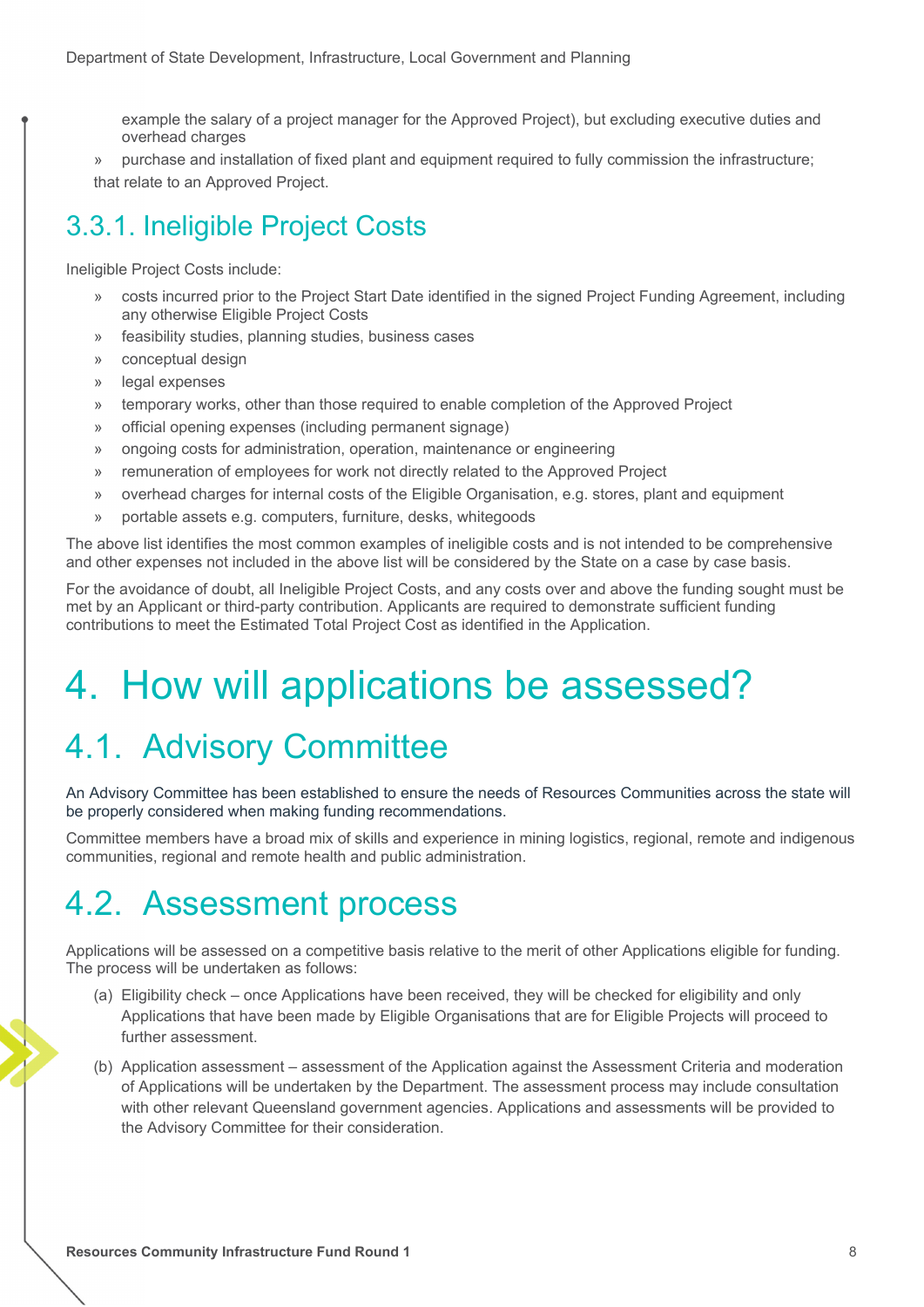(c) Selection and recommendation – once the Advisory Committee has determined the potential successful Applications, recommendations will be compiled for consideration and approval of the Deputy Premier and Minster for State Development, Infrastructure, Local Government and Planning.

In conjunction with Applications being assessed against the Assessment Criteria, due diligence and probity checks may also be undertaken by the Department. The level of due diligence, and Benefits, and economic and value for money assessments to be undertaken will be commensurate with the quantum of assistance sought, the assessed risk for the Project to meet the Fund's objectives and the potential Benefits of the proposed Project.

## 4.3. Approval process

On receipt of recommendations from the Advisory Committee, the Deputy Premier and Minster for State Development, Infrastructure, Local Government and Planning will determine and approve the Projects which will receive allocations from the Fund.

### 4.4. Assessment Criteria

Applications from Eligible Organisations for Eligible Projects will be assessed based on how well the Project addresses the Fund's objectives and how strongly each objective is supported.

The Advisory Committee will assess these Applications against the following criteria to determine the relative merit of each Project.

Priority may be given to Projects in communities that are impacted by significant coal and mineral operations in close proximity.

#### 4.4.1. Criterion

| <b>Funding Objective</b> | <b>Assessment Criteria</b>                                                                                                                                                                                                                                                                                                                                                            | Weighting |
|--------------------------|---------------------------------------------------------------------------------------------------------------------------------------------------------------------------------------------------------------------------------------------------------------------------------------------------------------------------------------------------------------------------------------|-----------|
| One                      | (a) How well the Project demonstrates it will increase access to<br>services that meet the Resource Community's need,<br>maximise its potential or enhance the community's<br>wellbeing.                                                                                                                                                                                              | 30%       |
| Two                      | (a) How well the Application clearly demonstrates the Project<br>will:<br>Enhance community safety; or<br>İ.<br>Reduce social inequality; or<br>ii.<br>iii.<br>Benefit disadvantaged communities                                                                                                                                                                                      | 30%       |
| <b>Three</b>             | (a) The Applicant, its Project Partners (if relevant), and<br>preferred contractors, have the capacity, capability and track<br>record to deliver the Community Infrastructure Project.<br>(b) The readiness of the Project to commence construction and<br>how quickly the infrastructure will be delivered.<br>(c) The extent the Project has stakeholder and community<br>support. | 20%       |
|                          | (d) The Applicant's commitment and financial and/or in-kind<br>contribution to the Project.                                                                                                                                                                                                                                                                                           |           |
|                          | (e) The extent that the required detailed project plan details the<br>scope, need, Benefits, outcomes, adequate financing<br>arrangements, and value for money of the Project                                                                                                                                                                                                         | 20%       |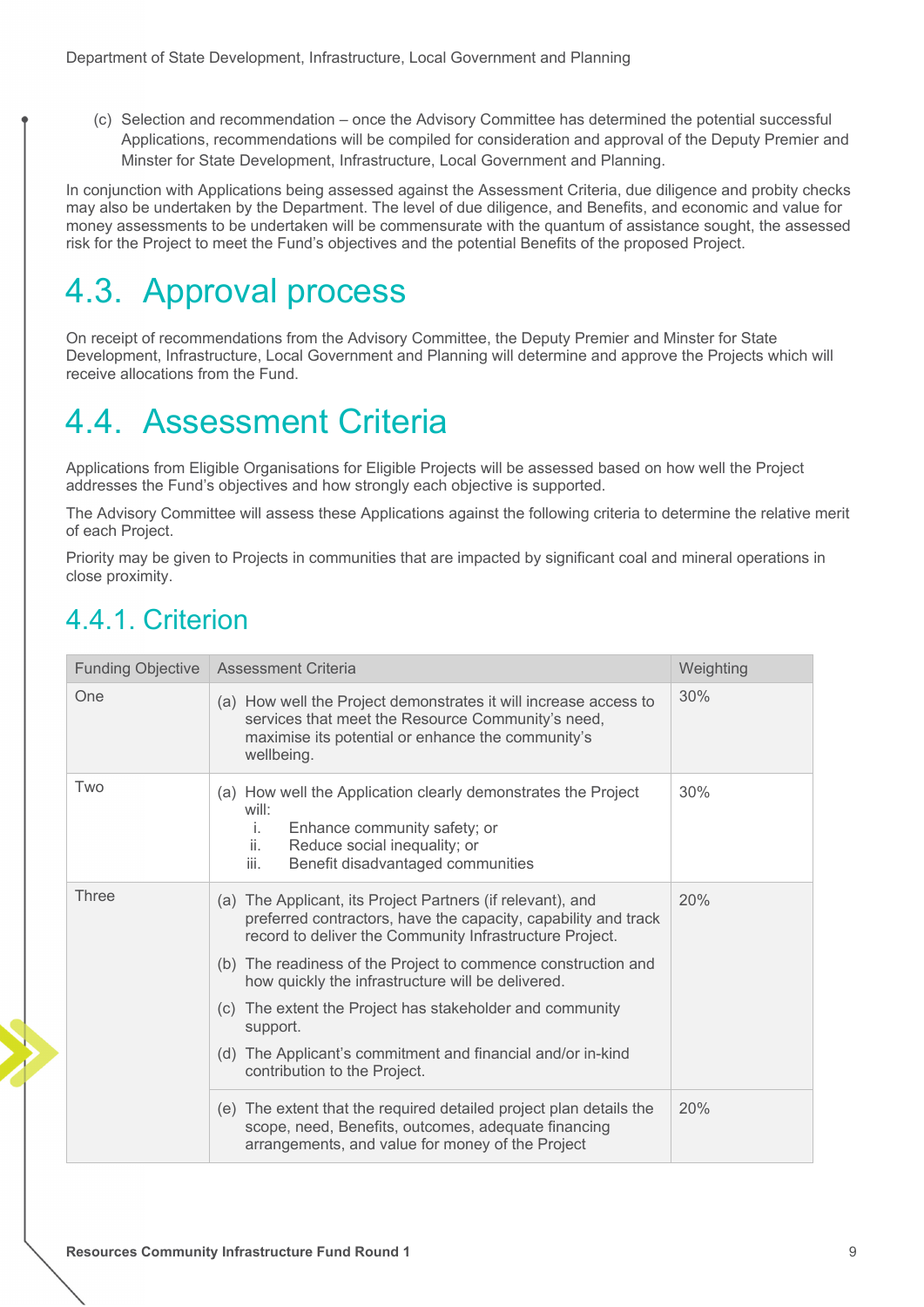# 5. Application process

## 5.1. Key dates

Key dates will be published on the Fund website. All dates are indicative and any changes to dates will be noted on the Fund website. Eligible Organisations should check the Fund website for updates.

Applications and all supporting documentation must be received by the Application closing date and time, however the Department, may, at is discretion, accept or reject late Applications as set out in the Terms and Conditions.

### 5.2. How to apply

Applications and all required supporting documentation, must be received by the identified closing date.

Applicant requests to change its Application after the closing date will not be accepted and the Department is under no obligation to allow an Applicant to provide any additional information. However, if an Applicant discovers an error after submitting its Application, please contact the department immediately on (07) 3452 7377 or via email on rcif@dsdilgp.qld.gov.au.

The Applicant's accountable officer is responsible for ensuring that the Application is complete and accurate.

#### 5.2.1. How to submit an Application

Eligible Organisations submitting an Application will be required to complete an Application Form and submit to the Department.

- » Include any identified supporting documentation (evidence) that supports statements made in the Application (unless web addresses are provided in your responses)
- » read and accept the Applicant acknowledgement prior to submitting the Application (refer to section 8.8 of the Terms and Conditions in these Applicant Guidelines) and
- assign a priority to each application submitted.

Applicants will be notified in writing of the outcome of the assessment of their Application.

#### 5.2.2. Evidence and supporting information

Eligible Organisations will be expected to provide substantive documentary evidence to support statements made in their Applications. Evidence should be directly relevant to the Project.

For supporting evidence to be considered it should be properly referenced in responses provided with the Application. References to evidence should include the document name or attachment number, and the section or page numbers. Failure to properly reference supporting evidence may result in supporting evidence not being considered during assessment.

For more information on using evidence to support an Application, please refer to the relevant guidance material provided by the Department.

#### 5.2.3. Application assistance

Enquiries may be directed to the department via email at rcif@dsdilgp.qld.gov.au.

Resources to assist you with your Application are available from www.statedevelopment.qld.gov.au/rcif and include:

- » Applicant checklist and guidance
- » Application form
- » Frequently Asked Questions (FAQs)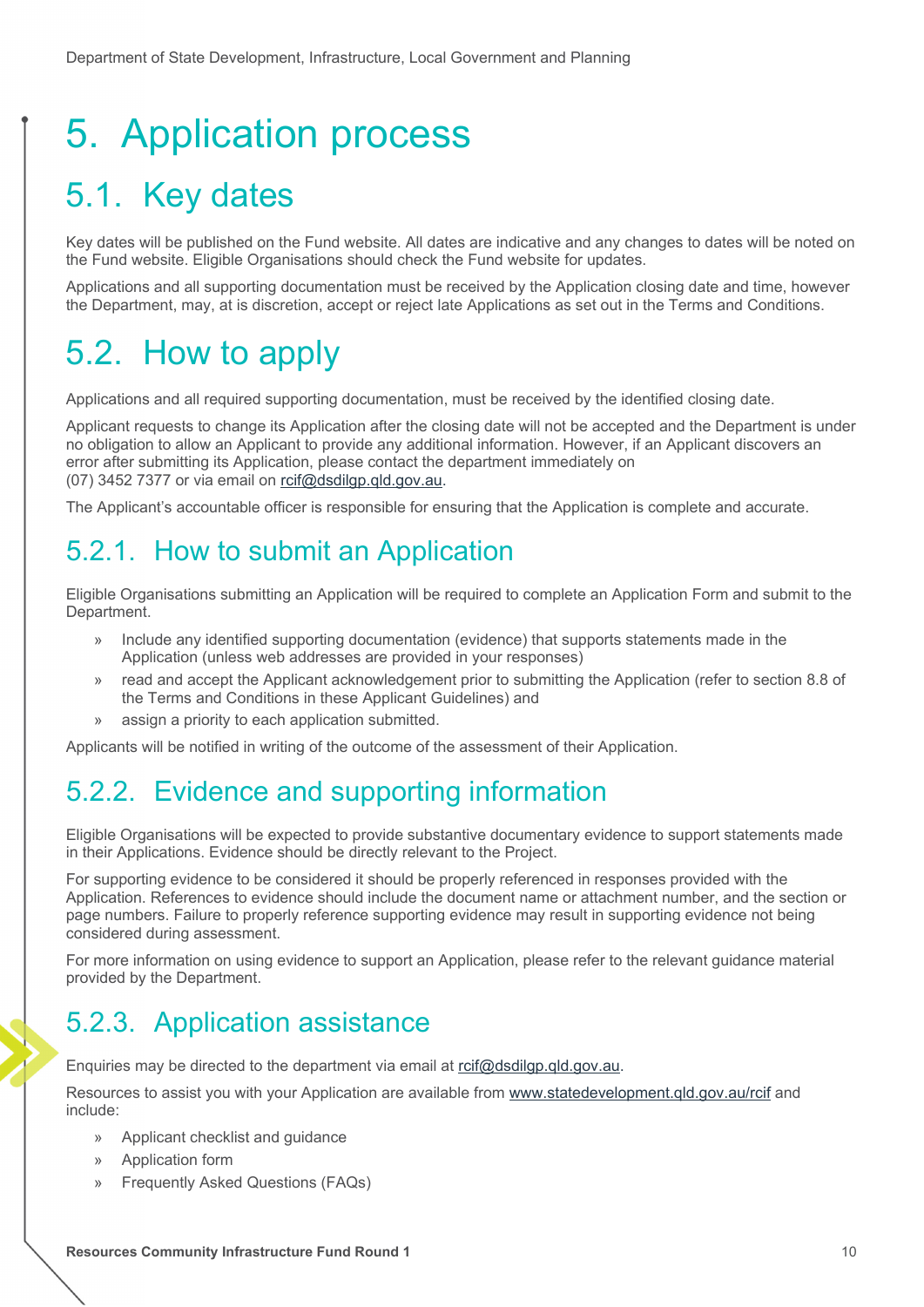If you have any questions after reading the resources, email roif@dsdilgp.qld.gov.au.

The Department's regional officers are also available to assist Eligible Organisations identify projects that may be eligible.

Regional officers will not be involved in the assessment of Applications from Applicants within their regions or in the selection of successful Projects, and provision of support by a regional officer does not guarantee that an Application will be successful. Applicants acknowledge that they must form their own views as to the content and submission of their Application and cannot rely on any assistance provided by regional officers as being support of their Application by the Department.

Contact information for the office that services each region is available at https://www.statedevelopment.qld.gov.au/about-us/contact-us.

Please note that any question, request for clarification or request for further information from any Applicant that does not contain confidential or personal information and any relevant responses may be provided by the State to all or any other Applicants.

The State has absolute discretion in determining whether it will disclose the question, request for clarification or request for further information and any response.

Further details about Conditions of Funding are set out below and in section 9.

## 6. Approved construction Projects

Eligible Organisations that are approved for funding will be required to ensure that the resulting Project Infrastructure continues in operation or use, as per its intended purpose at the time of application, for a period of time that may be up to 10 years after Project completion.

In most cases it is expected that the Applicant will own the land on which the funded infrastructure is to be constructed. If the Applicant does not own or have control over the land for the purpose of constructing, operating and maintaining the infrastructure, the Applicant will be required to enter into a formal arrangement with the land owner to guarantee access for these purposes, prior to entering a Project Funding Agreement.

It is also expected that the Applicant will own and operate the Project Infrastructure. If this is not the case, the Applicant will be required to enter into a formal arrangement (such as an enterprise works agreement) with the intended owner/operator to guarantee the continued operation of the infrastructure, to the satisfaction of the department, prior to entering a Project Funding Agreement.

### 6.1. Project savings

Funding will be provided to reimburse the actual Eligible Project Costs of the Approved Project. If actual total Project costs at Project completion are less than the Estimated Total Project Cost (as identified in the Project Funding Agreement), the difference between these two amounts will be considered Project savings.

If an Approved Project has contributions from the Applicant or a third party, Project savings will be apportioned between the contributors as per the ratio of the approved funds to the Estimated Total Project Cost. Approved funding for the Project may therefore be reduced by the Department by the amount of Project savings apportioned to the Fund. Should the Applicant have received milestone payments that exceed the relevant share of total Project costs after savings are apportioned, the Applicant will be required to refund the relevant amount to the Department within sixty days of the Project completion date.

## 6.2. Project evaluation

All Approved Projects will be monitored and evaluated by the Department to ensure the Fund is achieving its objectives.

Successful Applicants must comply with the reporting and audit obligations outlined in these Applicant guidelines and the Project Funding Agreement.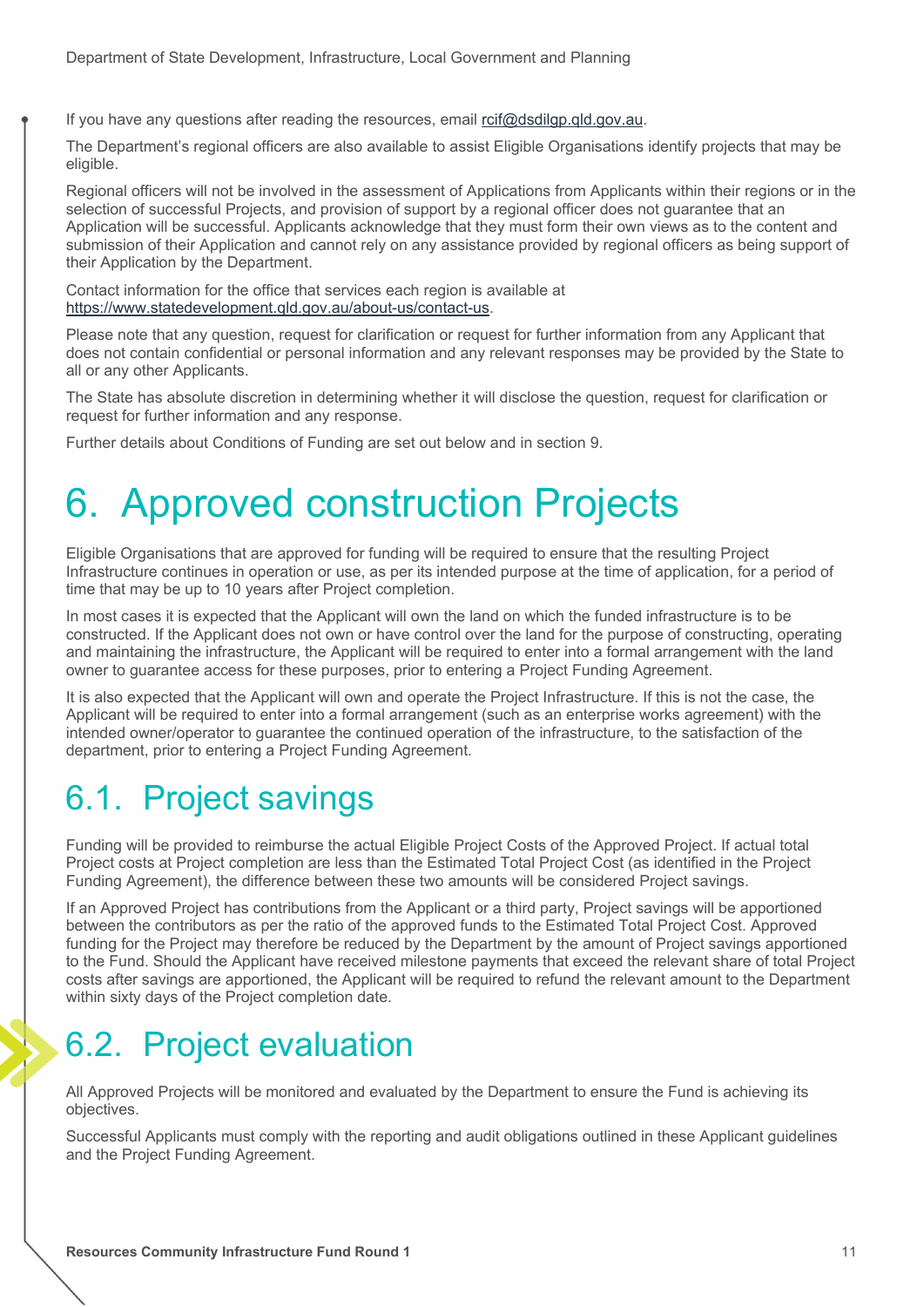# 7. Communications

### 7.1. Communications with the media

All media enquiries or public announcements relating to the Fund will be coordinated and handled by DSDILGPs media team.

Where possible, all media and communications about Projects will be undertaken jointly with successful Applicants. You will be required to:

- » seek and obtain the Department's approval before making public statements, or contacting or responding to the media, regarding successful or unsuccessful Applications through the Fund;
- » provide the Department with at least 25 business days' notice of any proposed media event; and
- » provide any proposed media or public statement to the Department for approval prior to its release as well as making any changes or amendments to the form, content or manner reasonably requested by the Department.

Except as expressly permitted in these Applicant Guidelines, Applicants must not contact the State, its associates any Queensland Government agency or any of the State's advisers with a view to providing or obtaining information in respect of any part of the assessment process, or their Application for their proposed Project or attempting to support of enhance their prospect of their Application being successful.

## 7.2. Confidentiality

The State will maintain controls in relation to the management of confidential information provided by Applicants and all internal documentation produced in relation to the administration of the Fund. Applicants should specifically mark any information the Applicant considers to be confidential.

Applicants must keep confidential any dealings with the Department about their Application, including any funding offered, but may make disclosures to advisors who are under an obligation of confidentiality or if required by law.

The State reserves the right to publicly disclose the names of Applicants, general information about Projects and the funding provided and details about the anticipated economic outcomes and Benefits of the Project to the State. The State may also disclose confidential information of, or provided by, the Applicant:

- » if required to be disclosed by law;
- » to its advisors, consultants and contractors;
- » to any government agency;
- » to comply with or meet applicable standards of accountability of public money or established government policies, procedures or protocols.

### 7.3. Compliments and complaints

If an Applicant has any feedback or concerns about the outcome of their Application, you are invited to provide your feedback in writing by contacting the Department as follows:

Phone, online or in person through the Queensland Government portal Email: complaints@dsdmip.qld.gov.au Correspondence: Director, Ethics Department of State Development, Infrastructure, Local Government and Planning PO Box 15009, City East Qld 4002

An overview of the Department's compliments and complaints process is available at Compliments and complaints.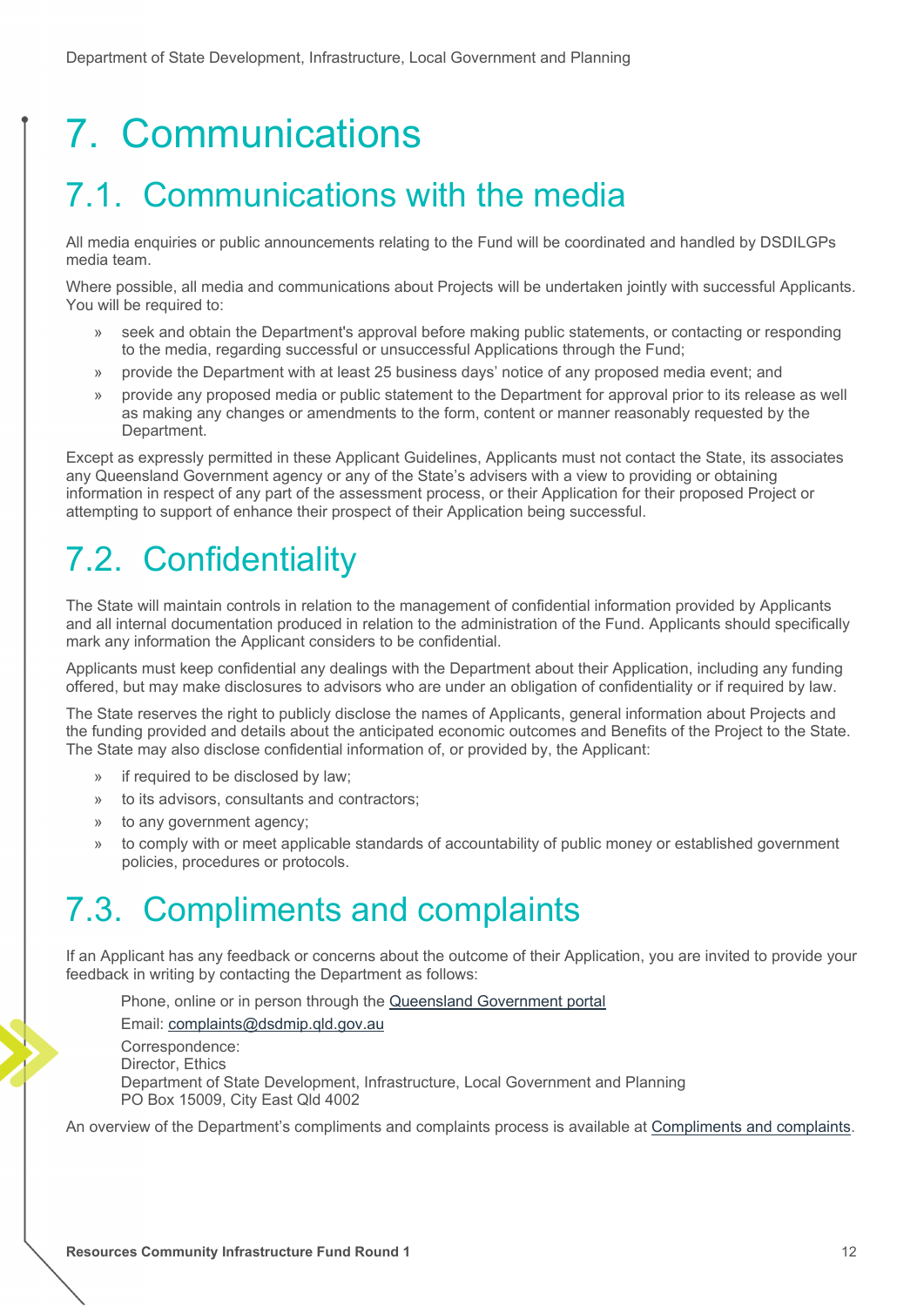### 7.4. Contact details

Enquiries about the Fund can be directed to the Department of State Development, Infrastructure, Local Government and Planning via email at rcif@dsdilgp.qld.gov.au.

General information on the Fund is available at www.statedevelopment.qld.gov.au/rcif.

## 8. Terms and conditions

### 8.1. Reservation of rights

Despite any provision of these Applicant Guidelines to the contrary, the State reserves the right to administer the Fund and conduct the process for the assessment and approval of Applications to the Fund in such manner as it thinks fit, in its absolute discretion.

Without limiting the above paragraph, the State retains all rights and powers to make all decisions and actions in order to achieve the Fund objectives and the State reserves the right, in its absolute discretion and at any time, to:

- (i) change the structure, procedures, nature, scope or timing of, or alter the terms of participation in the process or overall Fund (including submission and compliance of Applications), where in such circumstances notice will be provided to Applicants on the Fund website;
- (ii) consider or accept, or refuse to consider or accept, any application which is lodged other than in accordance with these Applicant Guidelines, or is lodged after the relevant date for lodgement, or which does not contain the information required by these Applicant Guidelines or is otherwise non-conforming in any respect;
- (iii) vary or amend the eligibility or Assessment Criteria;
- (iv) take into account any information from its own and other sources (including other Government agencies and other advisors);
- (v) accept or reject any Application, having regard to these Application Guidelines, the eligibility criteria, the Assessment Criteria or any other item, matter or thing which the State considers relevant, including the limitations on the funds available for the Fund;
- (vi) give preference by allocating weighting to any one or more of the eligibility criteria or Assessment Criteria over other criteria;
- (vii) seek clarifications or additional information from or provide clarifications or additional information to any Applicant, or to negotiate or deal with or seek presentations or interviews from any Applicant;
- (viii) conduct due diligence investigations in respect of any Applicant and subject Applications to due diligence, technical, financial and economic appraisals;
- (ix) require an Applicant to clarify or substantiate any claims, assumptions or commitment contained in an Application or provide any additional information;
- (x) terminate the further participation of any Applicant in the application process;
- (xi) terminate or reinstate the Fund or any process in the Fund;
- (xii) not proceed with the Fund in the manner outlined in these Applicant Guidelines, or at all;
- (xiii) allow the withdrawal or addition of an Applicant after the closing date; and
- (xiv) take such other action as it considers in its absolute discretion appropriate in relation to the Fund processes.

Where, under these Applicant Guidelines, it is stated that the State may exercise a right or discretion or perform any act or omit to perform any act, then unless stated otherwise the State may do so at its sole and absolute discretion and will not be required to act, or be restrained from acting, in any way or for any reason nor to take into account the interests of any third party (including an Applicant).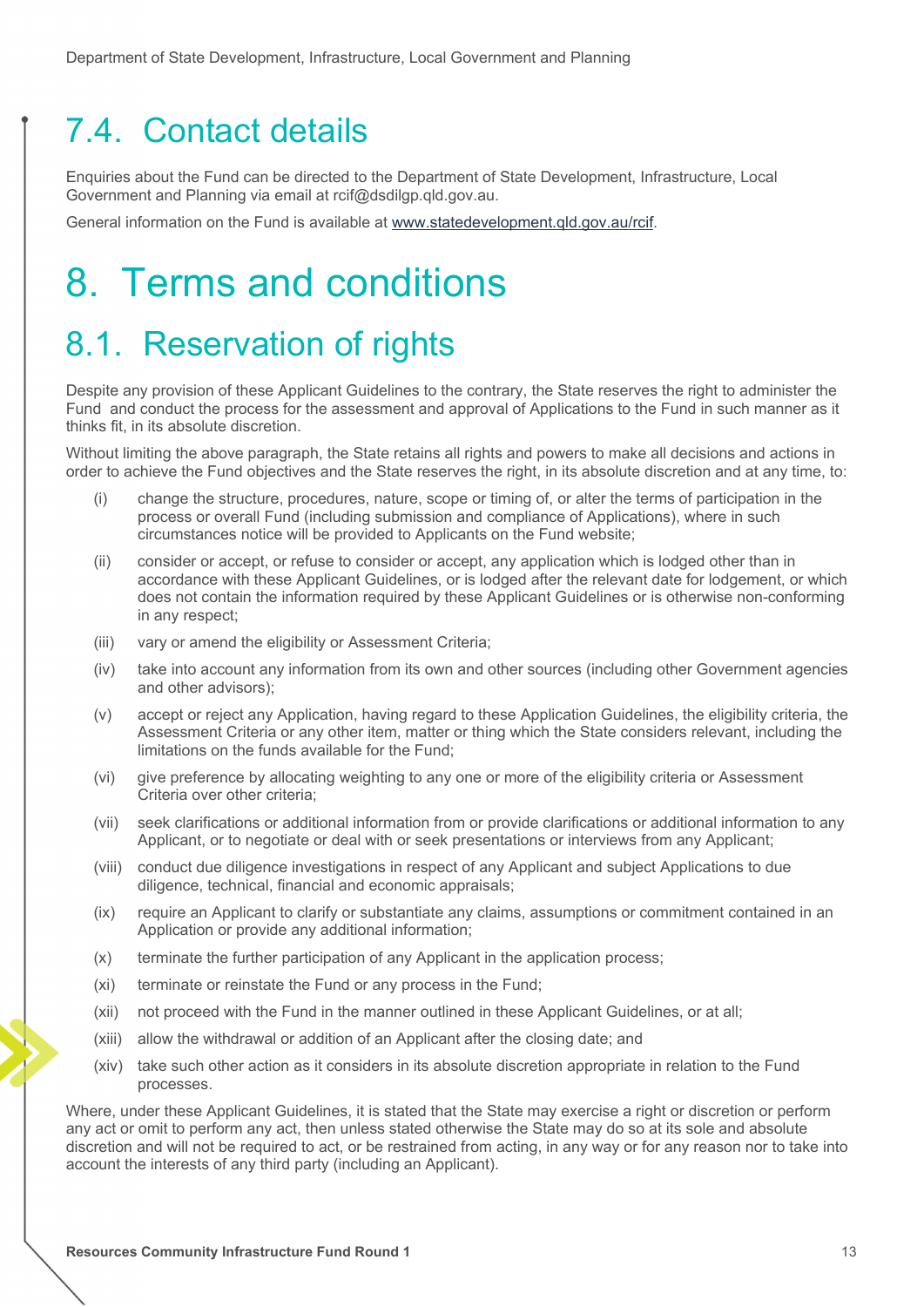If the State does exercise any of its rights under these Applicant Guidelines, the State may inform any or all of the Applicants. The State will not, however, be required under any obligation to do so.

## 8.2. Relationship

The State's obligations in connection with the application process are limited to those expressly stated in these Applicant Guidelines.

Subject to clause 8.7, no contractual or legal relationship exists between the State and an Applicant in connection with the Fund, these Applicant Guidelines or the application process or any stage of the Fund.

An Applicant, or its representatives:

- (i) has no authority or power, and must not purport to have the authority or power to bind the State, or make representations on behalf of the State;
- (ii) must not hold itself out or engage in any conduct or make any representation which may suggest to any person that the Applicant is for any purpose an employee, agent, partner or joint venturer with the State; and
- (iii) must not represent to any person that the State is a party to the proposed Project other than as a potential funder, subject to the competitive application process detailed in these Applicant Guidelines.

### 8.3. Participation at Applicant's cost

Each Applicant participates in the application process at its own cost and risk.

To the extent permitted by law, no Applicant will have any claim of any kind whatsoever against the State (whether in contract, tort (including negligence), equity, under statute or otherwise) arising from or in connection with:

- (i) any costs, expenses, losses or liabilities suffered or incurred by the Applicant in preparing and submitting its Application (including any amendments, requests for further information by the State, attendance at meetings or involvement in discussions) or otherwise in connection with the Fund;
- (ii) the State at any time exercising or failing to exercise, in its absolute discretion, any rights it has under or in connection with the Fund; or
- (iii) any of the matters or things relevant to its Application or the Fund in respect of which the Applicant must satisfy itself under these Applicant Guidelines.

Without limiting the above paragraph, if the State cancels or varies the Fund at any time or does not select any Applicant following its assessment of the Applications, or does (or fails to do) any other thing referred to under clause 8.1 of these Applicant Guidelines, no Applicant will have any claim against the State arising from or in connection with any costs, expenses, losses or liabilities incurred by the Applicant in preparing and submitting its Application or otherwise in connection with or in relation to (whether directly or indirectly) the Fund.

### 8.4. Applicant to make own enquires

These Applicant Guidelines have been prepared to give potential Applicants background information in relation to the Fund, and do not contain all of the information that Applicants may require in reaching decisions in relation to whether or not to submit an Application. Applicants must form their own views as to what information is relevant to such decisions.

Applicants must make their own independent investigations of the information contained or referred to in these Applicant Guidelines. Applicants must obtain their own independent legal, financial, tax and other advice in relation to information in these Applicant Guidelines, or otherwise made available to them, during the application process.

The State accepts no responsibility whether arising from negligence or otherwise (except a liability that cannot lawfully be excluded) for any reliance placed upon the information provided by it in connection with the Fund or interpretations placed on that information by Applicants.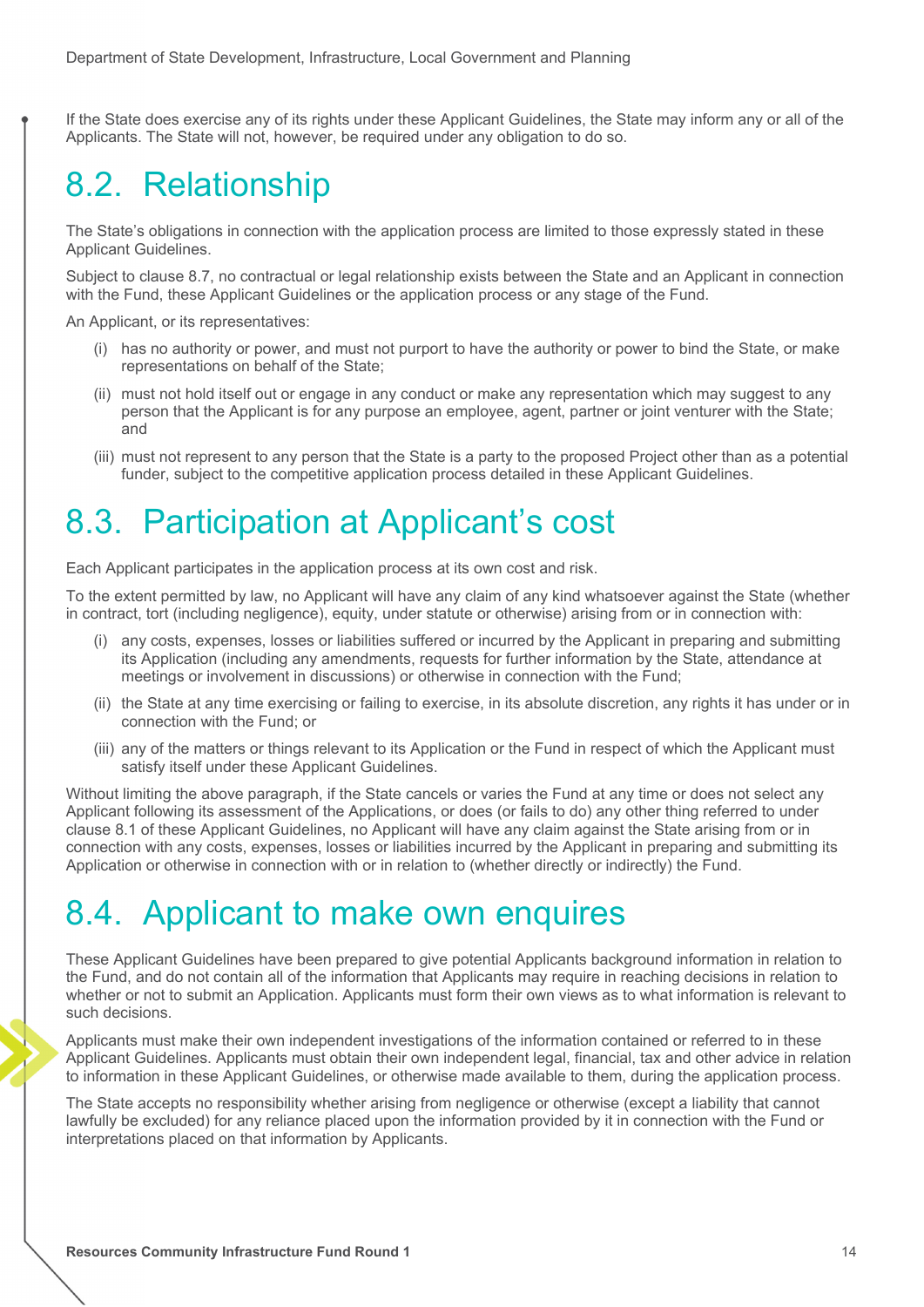### 8.5. Intellectual property

Any intellectual property rights that may exist in an Application will remain the property of an Applicant or the rightful owner of those intellectual property rights. Any part of an Application considered to contain intellectual property rights should be clearly identified by an Applicant.

The Applicant grants to the State (and will ensure relevant third parties grant) a non-exclusive, royalty free and irrevocable licence to use and reproduce the intellectual property for the purpose of administering the Fund.

### 8.6. Privacy

In this section, **Personal Information** has the meaning given to that term in the *Information Privacy Act 2009* (Qld).

Personal Information provided by Applicants may, in the course of and for the purposes of assessment of the Application, be disclosed to the State's associates (including other government agencies), advisors, consultants and contractors, and project stakeholders. Personal Information may also be disclosed where required for purposes associated with undertaking assessment of the Application, including due diligence enquiries.

If any Applicant collects or has access to any Personal Information in connection with its Application or the Program, the Applicant must comply, in relation to that Personal Information:

- a) (as if it were the State) with the Information Privacy Principles in the *Information Privacy Act 2009 (Qld);* and
- b) with all reasonable directions of the State.

### 8.7. Law

These Applicant Guidelines are governed by the laws applicable in Queensland.

### 8.8. Acceptance

By submitting an Application, each Applicant:

- (a) warrants to the State that the information contained in its Application is accurate and complete as at the date on which it is submitted and not by omission misleading, and may be relied on by the State in assessing the Application and determining whether or not to provide funding to the Applicant under the Fund;
- (b) undertakes to promptly advise the State if the Applicant becomes aware of any change in circumstances which causes the information contained in its Application to become inaccurate or incomplete in a material respect;
- (c) acknowledges that the State will rely on the above warranty and undertaking when evaluating the Application;
- (d) acknowledges that the State may elect to remove an Application at any stage as a result of material changes to the information presented in its Application;
- (e) acknowledges that the State may suffer loss or damage if the Applicant breaches the above warranty and undertaking; and
- (f) is taken to have accepted these Applicant Guidelines, including these Terms and conditions.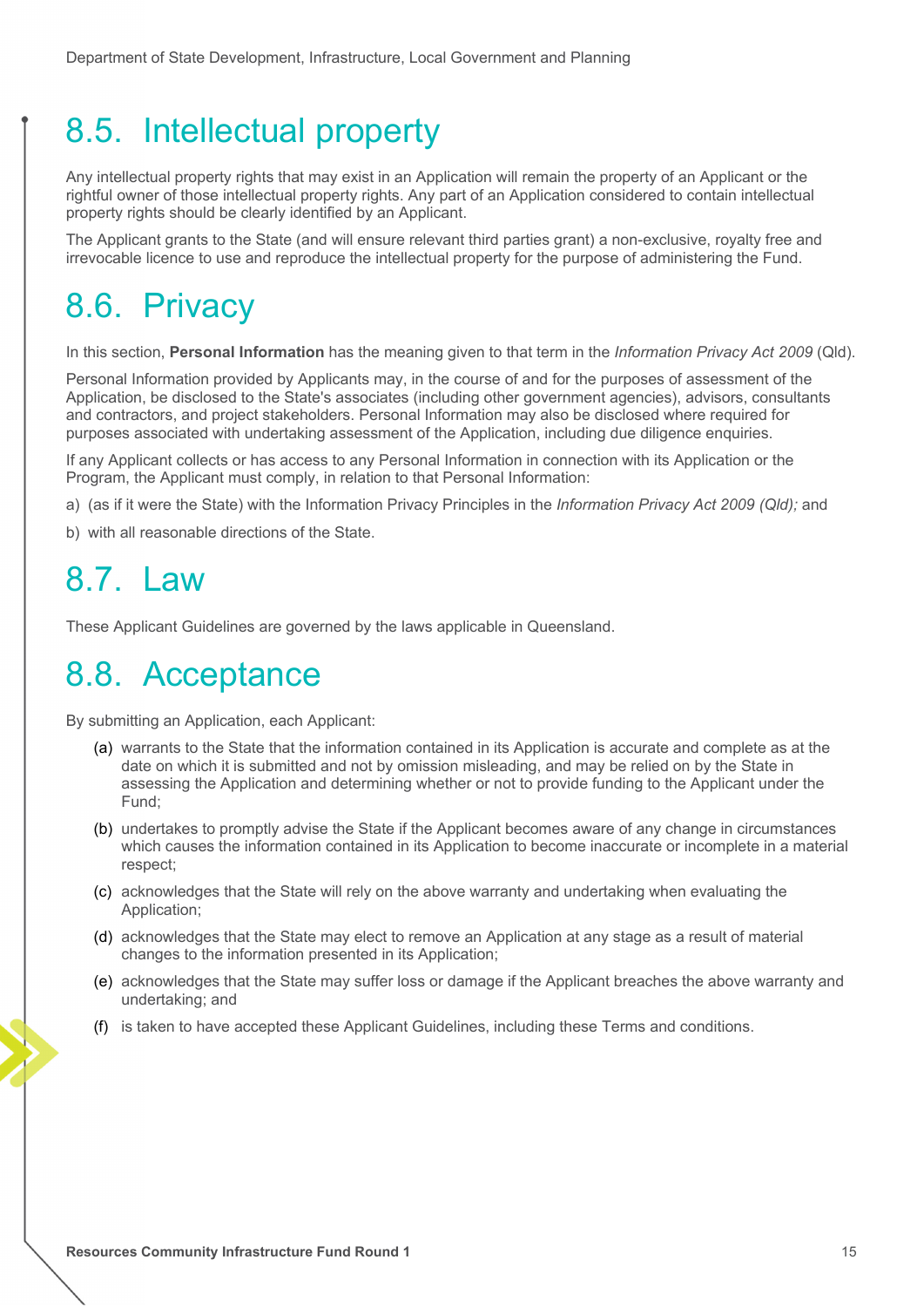# 9. Conditions of funding

## 9.1. Project Funding Agreement

Successful Applicants will be required to execute a Project Funding Agreement with the State.

The State has no obligation to provide Project funding to an Applicant until a Project Funding Agreement has been properly executed by the Applicant and the State. Successful Applicants should not make financial commitments until the Project Funding Agreement has been properly executed by both parties.

The Project Funding Agreement will set out the arrangements for payment of funding to a successful Applicant in accordance with a Milestone Schedule.

#### 9.1.1. Tax

Grants may be treated as assessable income for taxation purposes. The State does not provide advice to Applicants and recommends that Applicants seek independent professional advice on their tax obligations.

## 9.2. Project Reporting

#### 9.2.1. Progress and completion reporting

The Project Funding Agreement will specify requirements for the submission of progress reports and a Project completion report. Templates for these reports will be provided by the Department.

Progress reports will require the successful Applicant to provide information about progress in delivering the Approved Project including details of any delays or risks, Project expenditure and financial contributions received, regulatory approvals, implementation of signage requirements, evidence of funding acknowledgement and Projectrelated media, and other requirements as determined by the Department.

The Project completion report will require the successful Applicant to provide an overview of the Approved Project's delivery including actual Project dates, budget and costs, regulatory approvals, photographs of completed works and signage, evidence of funding acknowledgement and Project-related media, and other requirements as determined by the Department.

### 9.2.2. Project Benefits reporting

To fully capture how the Fund is contributing to Resource Communities, successful Applicants will be required to report on Project Benefits which may include economic, social and environmental Benefits. Ongoing Benefits monitoring requirements following Project completion may also be required.

Departmental officers will provide guidance to successful Applicants in developing these reports.

## 9.3. Delivery of the Project

#### 9.3.1. Confirmation of ownership of the Project Site

In certain circumstances, a Project may be approved for funding where the Applicant will not:

- » own the Project Site upon which the Project Infrastructure will be built
- » operate the resulting Project Infrastructure.

In these cases, the Applicant must obtain and must maintain all relevant permissions or agreements in order to ensure that: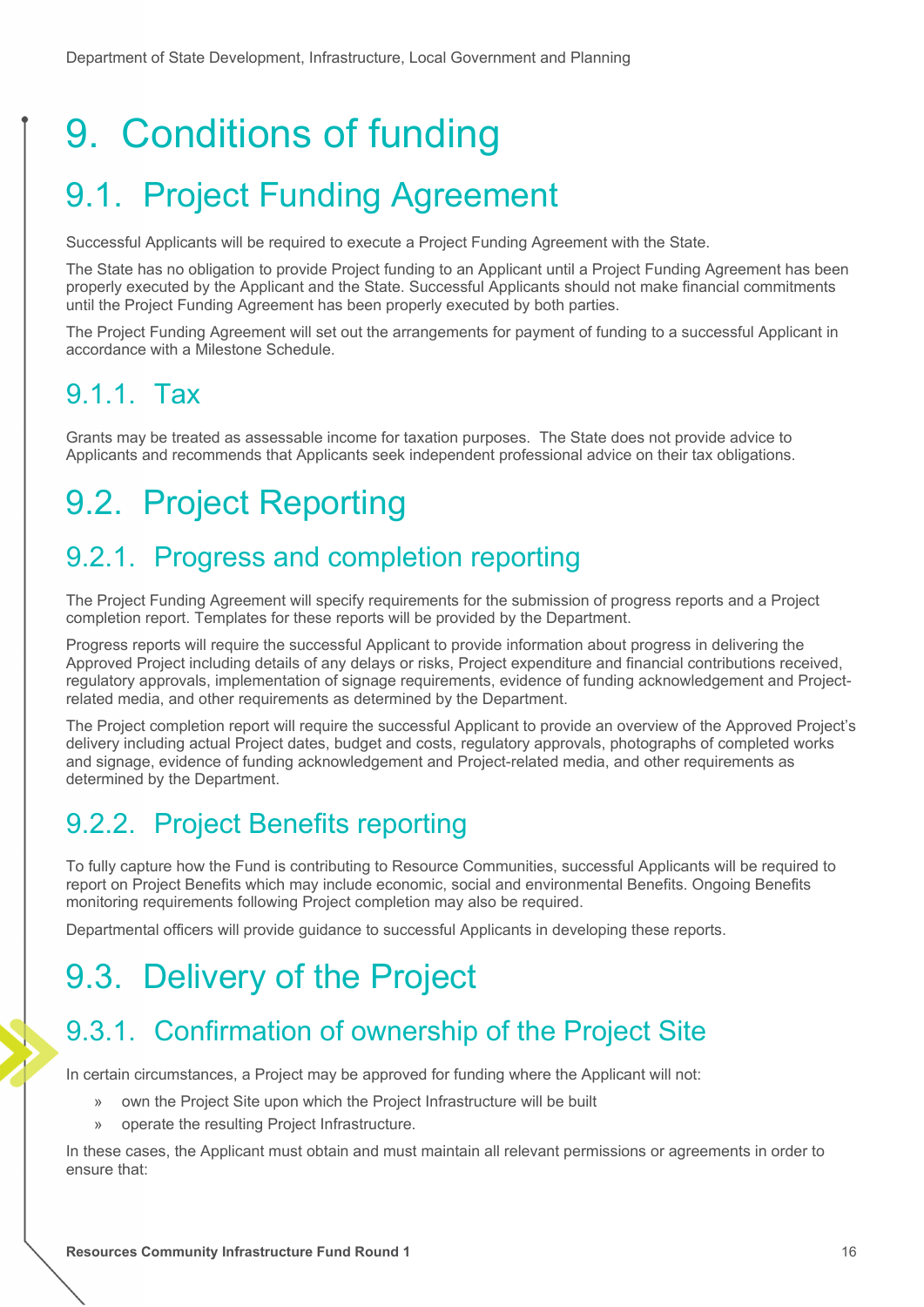- » the Applicant has the right to access the Project Site in order to construct, operate and maintain the proposed Project Infrastructure
	- Evidence that right to access the Project Site in order to construct, operate and maintain the proposed Project Infrastructure has been agreed in-principle must first be provided with submission of an Application. A formal agreement for the right to access the Project Site in order to construct, operate and maintain the proposed Project Infrastructure is required prior to entering a Project Funding Agreement, or as a condition of obtaining funding under a Project Funding Agreement.
- » the Project Infrastructure will be operated in accordance with its intended purpose at the time of Application for a period of up to 10 years following Project completion.
	- Evidence that ongoing operation of the Project Infrastructure following Project completion has been agreed in-principle must first be provided with submission of an Application. A formal agreement for the operation of the Project Infrastructure for a period of time following Project completion (to be negotiated with the Department) is required prior to entering a Project Funding Agreement, or as a condition of obtaining funding under a Project Funding Agreement.

#### 9.3.2. Local industry content

The Queensland Government is committed to maximising local content through greater participation of capable local industry in major government procurements.

To the extent possible, procurement undertaken for all Approved Projects should meet the intent of the Queensland Procurement Policy.

In addition, Approved Projects that have total Queensland Government funding contributions greater than \$2.5 million (exclusive of GST) are subject to the Queensland Government's Charter for Local Content. To fulfil the Charter, successful Applicants whose Approved Projects meet the above criteria will be required to provide details about how they have applied the Charter's principles and submit a Project Outcome Report on completion of the Approved Project. This will be detailed further in the Project Funding Agreement.

More information is available at: https://www.statedevelopment.qld.gov.au/industry/industry-support/qld-charter-forlocal-content.